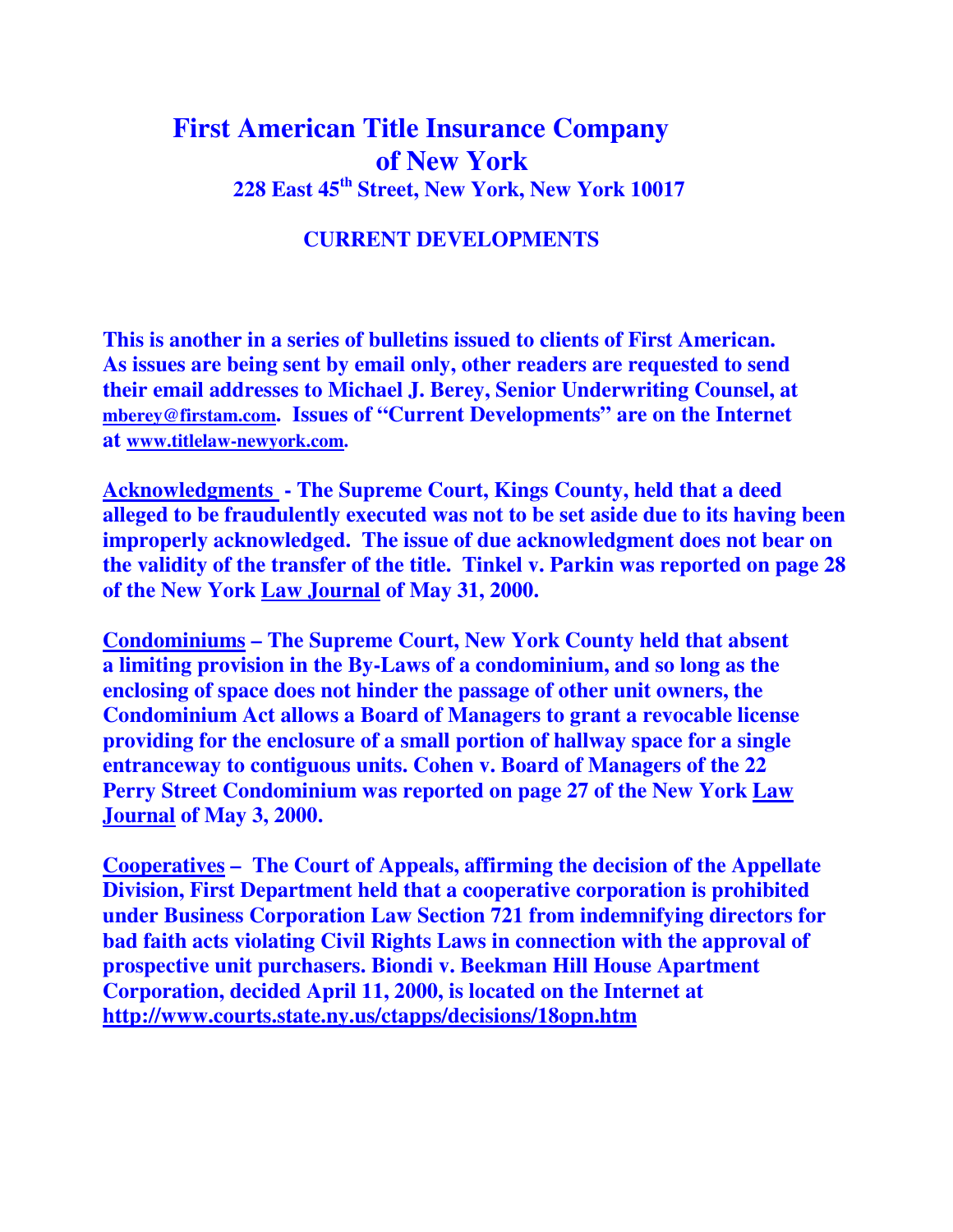**Nassau County Real Estate Taxes – The Nassau County Legislature passed Local law 12-2000 on May 10, 2000 which provides that taxes in arrears will be charged a 5% penalty beginning on June 1, 2000 for the 1999/2000 school taxes and on September 1, 2000 for the 2000 general taxes. This is in addition to the compounded monthly interest charge of 1%. The fee for listing a parcel will also increase to \$75.00 effective June 1, 2000. For further information contact Vincent Ferro at 516- 832-3200.** 

**New York City Water Board - The Supreme Court, New York County, held that a bona fide purchaser of real property, acting in reliance on the public record which stated no amount due for water and sewer charges and a credit due the seller (due to what was later determined to be an error in the posting of a payment to the property), was an "innocent owner". Plaintiff was not subject to arrears appearing of record when a payment incorrectly posted to the property's water account was adjusted after closing. Matter of 333 E. 89 Realty LLC vs. New York City Water Board was decided on January 29, 1999. The decision has been appealed.** 

**In addition, under Part VIII, Section 3 of the Water and Wastewater Rate Schedule of the New York City Water Board, effective July 1, 2000, the Department of Environmental Protection or the Water Board may enter into an installment agreement for the payment of water charges in arrears over a "period not to exceed 36 months at the prevailing interest rate and (with) a down payment of at least 25% of the amount due. Customers must remain current on future bills throughout the term of the installment payment agreement".** 

**New York City Real Estate Taxes – The real property tax rates for fiscal year 2000 (July 1, 1999 - June 30, 2000) will remain in effect until the City Council sets the rates for the fiscal year 2001 (July 1, 2000 – June 30, 2001). New tax bills reflecting the change in rates will be issued in November for payment on January 1 (or January 1 and April 1 for properties with quarterly payments). For fiscal year 2000, the rates were 11.167 for Class One property, 10.851 for Class Two property, 9.398 for Class Three property, and 9.989 for Class Four property. Class One generally includes one-to-three family residential real property, (including condominiums of three or less stories which have always been condominiums). Class Two includes all other residential real property. Class Three includes utility real property. Class Four includes all other real property.**